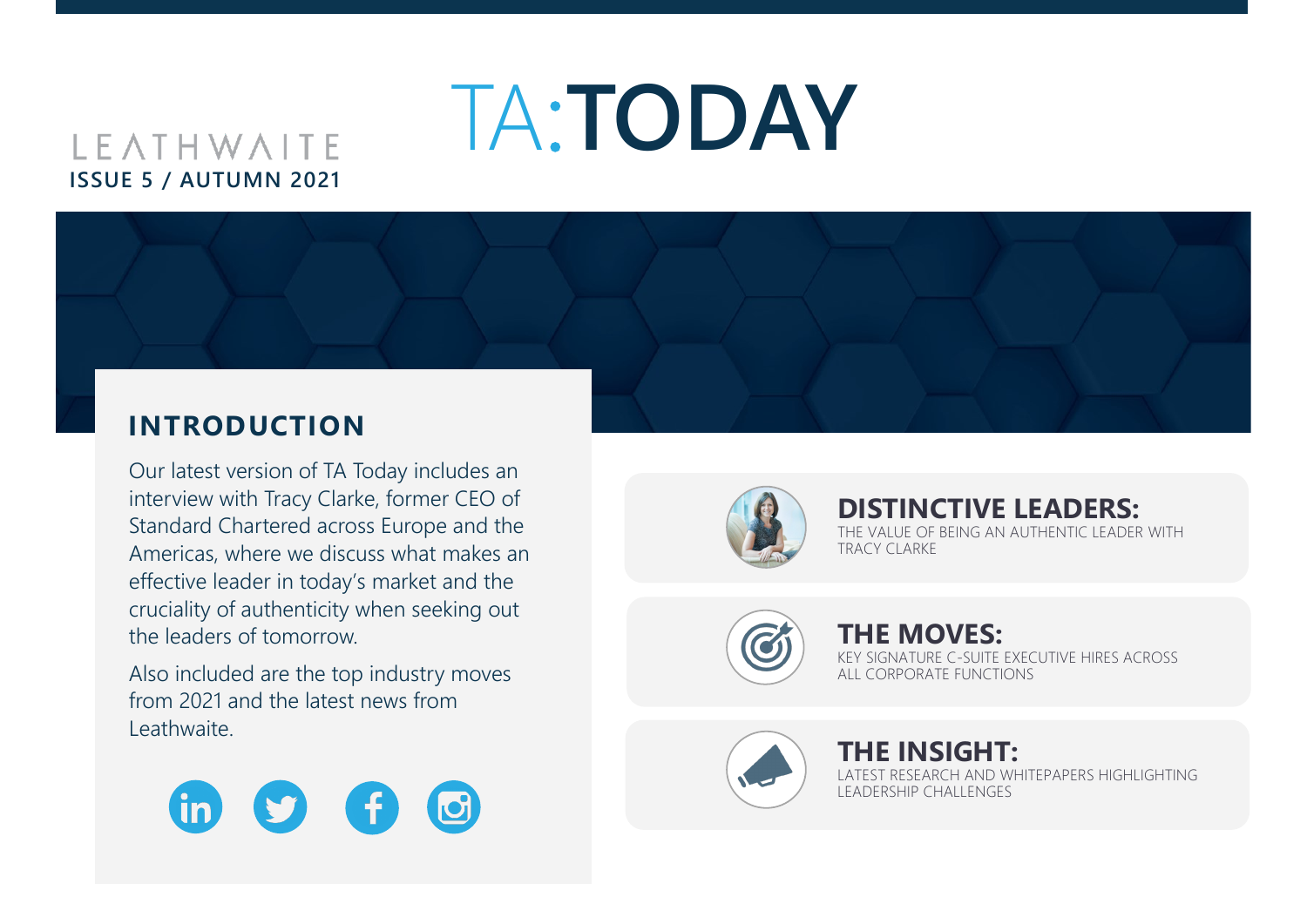### **THE DISTINCTIVE LEADERS SERIES** The value of being an authentic leader with Tracy Clarke

<span id="page-1-0"></span>

**[Tracy Clarke](https://www.linkedin.com/in/tracy-clarke-6b850476/) is an international financial services heavyweight, and the embodiment of authentic leadership. Her remarkable career journey has taken her from starting out as a teller in a Nottingham branch of Standard Chartered Bank, to Group Head of HR, then CEO for Europe and Americas. She is now Non-Executive Director for several major organizations across a variety of sectors.**

Tracy is living proof that embracing what makes you "you" can accelerate your career, open doors and shape your future as a distinctive leader. We talk to Tracy about how she came to be where she is today, what makes a good leader and why female leaders performed especially well during the pandemic. Tracy also gives the leaders of tomorrow some sound advice: it's okay not to have everything mapped out and your future success need not be defined by your higher education or lack thereof - it's about your talent, and how you apply that talent.

### **The Interview**

**In your recent Management Today article "what makes a great leader "you mentioned that you have been reflecting on how leaders such as Jacinda Ardern have really excelled during the pandemic. Why do you think female leaders in particular have performed so well and what could the corporate world learn from them?**

I did a bit of research before I wrote that article and I found a really interesting piece that talks about the typically and traditionally female traits of leadership, and male traits of leadership. It doesn't mean that any leader, male or female, can't deploy all those traits and I think to me that's what makes great leadership - knowing which styles of leadership to apply in any given situation. I think particularly during Covid, and as an example Jacinda Ardern during any form of crisis be it the earthquakes or the terrible terrorist attack, these female traits of leadership around listening, around empathy, around warmth and that natural nurturing style are traits of leadership that have worked really well because in a crisis that's what people need. They need to be listened to, they need to be understood, they need their perspectives heard and besides, everybody has their own crisis. I personally found that as CEO of Europe and America during the difficult year that was 2020, I really needed to dial up all of those traits because I felt they were so important and they're what thousands of people working with us really needed at that time.

**I love that message – that leaders don't have to be stereotyped as being a man or a woman - and the fact that you can combine those leadership skills is absolutely the lesson here. In the same article, you say authenticity is essential, which requires courage and emotional intelligence. Can you explain to us what authentic leadership looks like to you and how to achieve it?**

I think authentic leadership comes from a place of having real confidence and understanding of your own strengths and as a consequence of that, an acknowledgement of what makes you who are you. Then comes a willingness to bring all of that to work and to the way in which you lead. I also think authenticity is about acknowledging that you're YOU, and that you don't have to emulate anybody else as people will see through that anyway. If you bring your authenticity to the way you lead, it makes you very human as a leader and generally people like that – they admire it and they can relate to it. For me, I know the followship that I've had in my various leadership roles has come from my leadership style being genuinely authentic. I am the same person at home as I am at work and I try to bring all my talents and experience to bear at home as much as I do at work, and in the same way.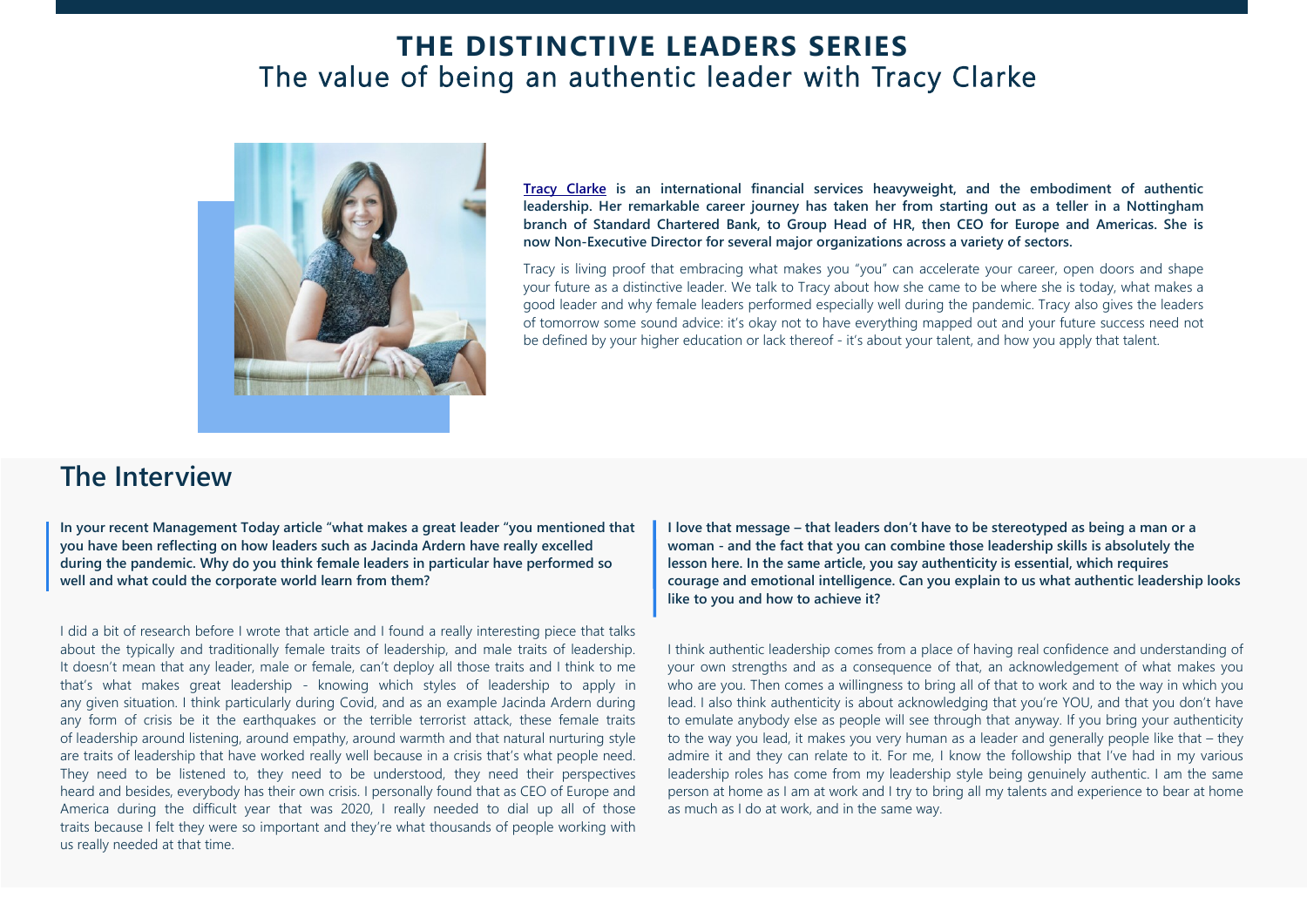### **THE DISTINCTIVE LEADERS SERIES** The value of being an authentic leader with Tracy Clarke (continued)

**In thinking about female leaders today and how far we've come, what are the challenges that female leaders continue to face and how can those be addressed in the future?**

I will say two things. One is that within the corporate world, within the financial services industry across all sectors, I think there's been incredible progress in recognizing female talent and promoting female talent- we've seen this in boards also. But clearly there's still a long way to go and at the heart of that is the remaining unconscious bias. For example, you asked me earlier if HRDs can become CEOs, now I am sure there is a lot of unconscious or even conscious bias out there within the CEO world whereby they would not even consider that, and I think those are the things that we still need to acknowledge and change.

On the other side, I know a lot of women, hugely talented women, put constraints on themselves either through sheer lack of confidence or through that traditional reluctance to give up that maternal role if there are children involved. Or it is a lack of belief that you can do both things well. You can be a great CEO or a super leader, and you can also be a great mum/ wife/parent...but there is a lack of belief that that it is doable. I have spent my whole career trying to convince super talented females that you can do both.

#### **What would you say are the top 3 characteristics of a distinctive leader?**

Well to answer this I must go back to authenticity. Distinctive leaders are those individuals that recognize what makes them who they are and use that strength as a means to lead. If leaders do that, that's what makes them distinctive so there isn't something out there that defines it per say. Rather distinctive becomes about what makes you different. I think for me that's the most powerful realization I had early on about how can I be a great leader understanding that I needed to focus on what distinguishes me from everybody else and really bringing that to the fore of everything I did.

**At Leathwaite, our purpose to create meaningful change through exceptional people. What one meaningful change would you like to see in your industry?**

Let's focus on financial services where I have spent most of my career. I think there is some real enlightened great leadership in the industry now. I think the reputation and standing of the financial services industry is still suffering from its past, namely the financial crisis, but those perceptions are not in time with reality. I think during Covid a number of financial institutions have done fabulous, amazing work to support the economy and really support the Covid relief efforts. I would just love people like Jan Fraser and Bill Winters to really use their own leadership styles combined with their ability to leverage the great work of the industry over the last 12-24 months to see a change in public recognition of the industry and its significance across the UK, Europe and the rest of the world.

**DISTINCTIVE** 

**LEADERS** 

**[CLICK HERE TO LISTEN TO THE](https://www.leathwaite.com/podcast/distinctive-leaders-episode-2-tracy-clarke/)  EPISODE WITH TRACY**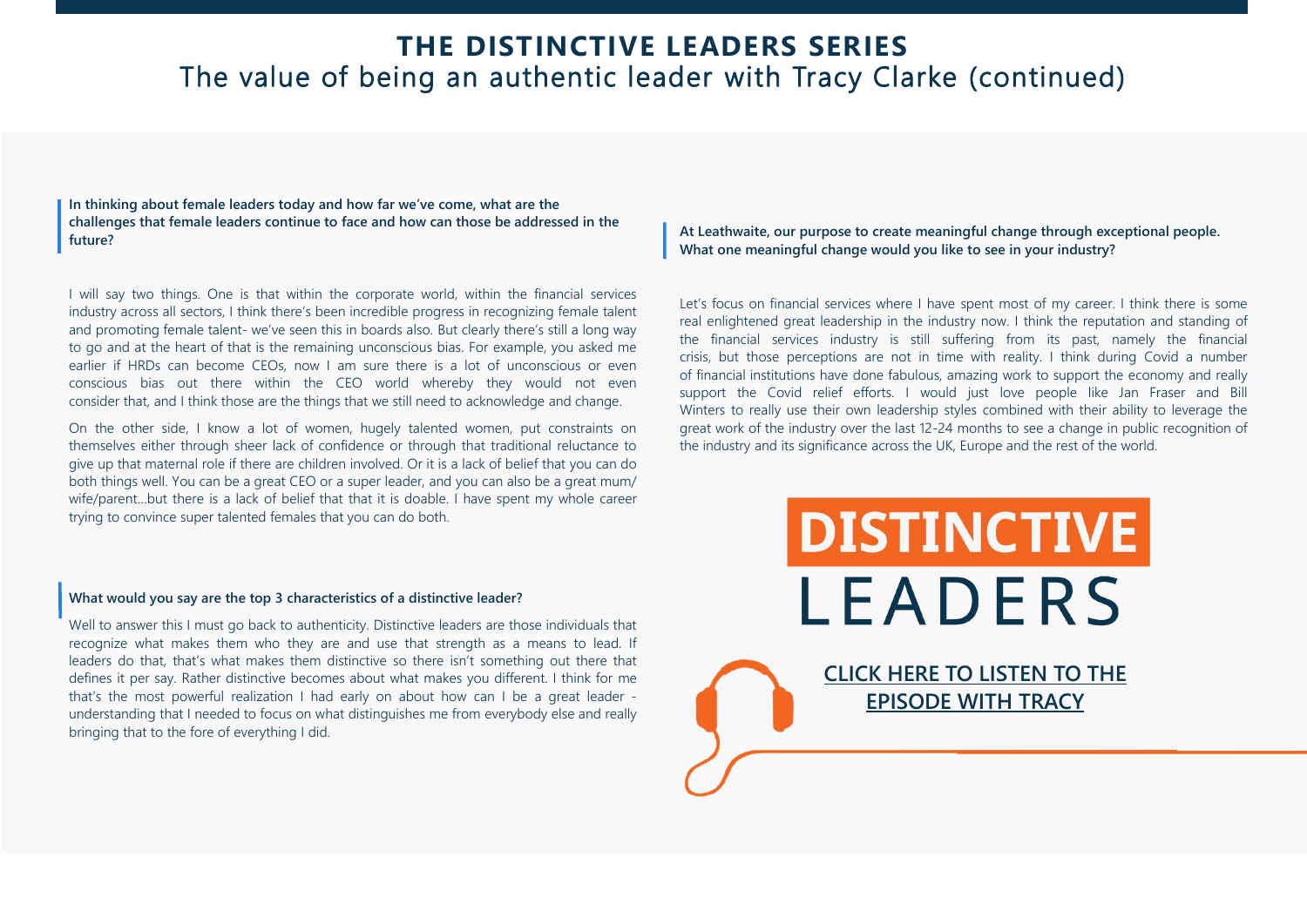### <span id="page-3-0"></span>**THE MOVES:**  A SUMMARY OF KEY 2021 GLOBAL EXECUTIVE APPOINTMENTS BY FUNCTION

**We have collated the moves for you below from across the industry, serval of these include moves made by Leathwaite.** 

## **Commercial**

- Carol Grunberg has joined Citigroup as Head of Strategic Partnerships and innovation for Citi's treasury and trade solutions (TTS) division in its Institutional Clients Group. Up to now, Grunberg has been vice president of money management experience at Northwestern Mutual.
- Lili Tomovich has joined Barclays US Consumer Bank as its new Chief Marketing Officer. In this role, Tomovich will oversee brand, customer experience and lifecycle management, marketing technology, product marketing, marketing communications, and customer and market research. She will report to Denny Nealon, CEO of Barclays US Consumer Bank, and join the consumer bank's executive committee.
- Irina Chuchkina has joined Thunes, the Singapore-based fintech company, and leader in global cross-border payments, as Chief Marketing Officer and Babul Balakrishnan as Head of Customer Care. Both executive hires will be based in Singapore and support Thunes' global growth strategy.
- Aman Narain has joined HSBC Commercial Banking as Global Head of Platforms. Based out of Singapore Aman will report to Exco and have responsibility for new products and innovation, initially focused on the Asian market and then to be rolled out globally.
- Gabriella Fitzgerald joined Western Union as President, Americas Region. Gabriella will lead Western Union's business in the region, driving the company's market development and growth across all products, channels and customer segments. She will join the Executive Team and will report directly to Western Union CEO Hikmet Ersek.
- Naveed Anwar joined Citi's trade and treasury solutions business as Global Head of Digital. At Capital One, Anwar

built and oversaw the API, file & data platforms and managed the card company's strategic partnerships and integrations organisation.

- Colin O'Flaherty has joined Barclaycard Payments to head up its growing small business customer offering. He will take up the newly created position of Managing Director, Head of Small Business, and will play an integral part in scaling the businesses and accelerating the alignment of Payments across the wider Bank.
- Mary Hines Droesch has joined Bank of America from Citigroup where she will oversee the strategy, design, development and management of lending and deposit products in BofA's retail, preferred and small-business client segment. Droesch, who joined the Charlotte, North Carolina, firm this week, will also supervise banking products in BofA's wealth management unit and will work closely with its enterprise payments and digital teams. She will report to Dean Athanasia, president of regional banking.
- Atul Choudrie has joined Monese as Managing Director of its push into banking-as-a-service (BaaS). Choudrie joined Monese in 2019 and made chief commercial officer in 2020 to help it establish its cloud-based transactional BaaS platform, which launched last month, and Monese's strategic partnership with Investec and other partnerships, including PayPal, Mastercard and Avios. Choudrie will also continue as CCO at Monese.
- Karen Bowes formerly of Capital One in Mclean, VA where she was Managing Vice President for HR, Commercial Bank has joined Barclays as CHRO of Consumer Banking and Payments with a reporting to CEO, Consumer & Payments, Ashok Vaswani.

## **Compliance**

• Rafael Lopez Lorenzo becomes Chief Compliance Officer at Credit Suisse. He was previously Global Head of Group Internal Audit and replaces Thomas Grotzer.

- Benjamin Melnicki joins Robinhood Crypto as Chief Compliance Officer from Grayscale Investments where he was Chief Compliance Officer.
- Amy Littman becomes Head of Global Compliance and Operational Risk at Bank of America Merrill Lynch. She was previously Deputy General Counsel for Global HR, CAO Group, Corporate Services, Business Operations and Internal Enterprise Investigations.
- Nita Patel joins Credit Suisse as Chief Compliance Officer, International, UK & EMEA from Goldman Sachs where she was Head of Asset Management Compliance for EMEA and APAC.
- Adam Singer joins Hong Kong Exchanges & Clearing as Chief Compliance Officer from JP Morgan where he was Head of Core Compliance and Operational Risk, APAC.
- Jerry Mauricio becomes Chief Compliance Officer at Freddie Mac. He was previously Head of Capital Markets, Consumer and Charter Compliance.
- Devi Shanmugham joins Tradeweb as Global Head of Compliance from Bloomberg where she was Chief Compliance Officer, Bloomberg Swap Execution Facility.
- Marie von der Groeben joins Deutsche Telekom as Chief Compliance Officer from Traton where she was Head of GRC Compliance.
- Tony Brown joins IFX Payments as Head of Compliance and MLRO from PayPerform where he was Chief Risk Officer and MLRO.

### **Finance**

- Phil Berlinski, former COO Global Markets Equities at Goldman Sachs is appointed Group Treasurer.
- Dennis Coleman, co-Head of the Global Financing Group at Goldman Sachs, is appointed CFO following the retirement of Stephen Scherr.

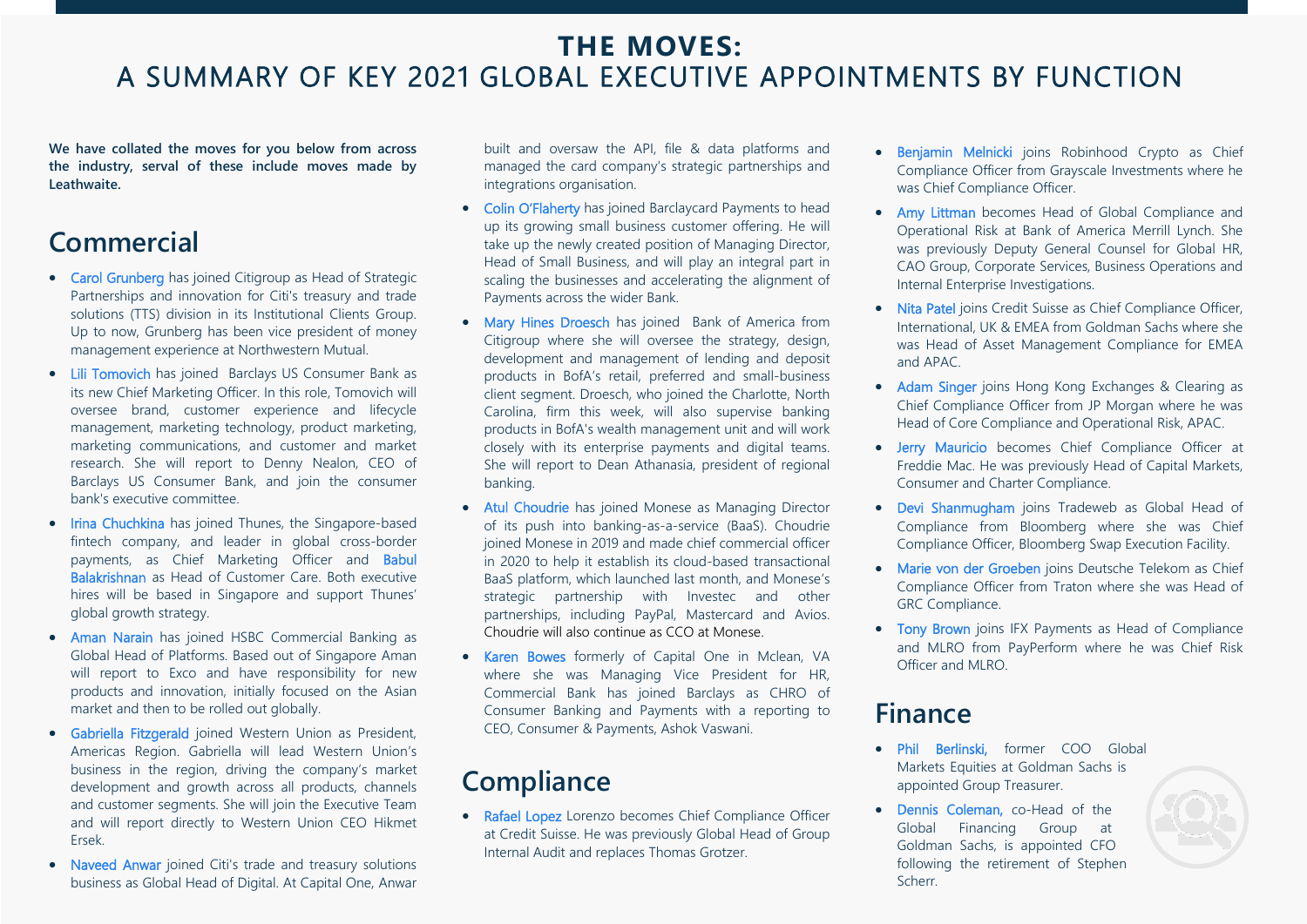- Alastair Borthwick, former President oof Global Commercial Banking at Bank of America is appointed CFO.
- James Davies is appointed CFO at Monzo. He joins from Domestic & General where he was CFO of the Household Repair and Insurance group.
- Nadine Ahn is elevated to CFO with Royal Bank of Canada. She was formerly Head of Investor Relations and RBC Capital Markets Finance.
- Farhan Faruqui becomes CFO at ANZ. He was formerly Group Executive, International.
- Brian West joined Boeing as CFO from Refinitiv where he served as CFO.
- Frederic Fischer joined MS Amlin Insurance SE as CFO from AXA where he served as CFO of Corporate **Solutions**
- Clare Bousfield becomes Managing Director of M&G's retail and savings business. She was formerly M&G CFO.
- Sara Furber joined FactSet as CFO from IEX where she served as CFO.
- Andrew Peeler joined Equiniti as CFO from Bupa ANZ where he served as CFO.
- Jarrod Phillips was appointed CFO at Ares Management. He was Formerly Chief Accounting Officer.
- John Mollard became acting CFO at Lockheed Martin. He was formerly Corporate Treasurer.
- Kelvin Tran became CFO of TD Bank Group. He was formerly Vice President of Enterprise Finance.
- Paul Brooking joined Freetrade as CFO from Revolut where he was Deputy CFO.

### **Financial Crime**

- Simon Kingsbury becomes Head of Financial Crime for Barclays UK. He was previously Head of Central Compliance at Danske Bank.
- Nadia Rahman becomes Head of Financial Crime, Corporate Banking and Payments at Barclays. She was previously EMEA Head Financial Crimes Advisory, Corporate Investment Bank and Commercial Bank at J.P Morgan.
- Peter Hazlewood joins Prudential plc as Group Chief Security Officer. He was previously Group Financial Crime Risk Director at Aviva.
- David Howes is appointed Global Head of Financial Crime Compliance, Conduct, and Compliance Framework at Standard Chartered Bank. Prior to this, he was Global Co-Head of Financial Crime Compliance at Standard Chartered Bank.
- Patricia Sullivan becomes Head of Financial Crime Business Control and Oversight for the Investment and Corporate Bank at Deutsche Bank. She was previously Global Co-Head of Financial Crime Compliance at Standard Chartered Bank.
- Marcus Wogart joins NatWest as Group Head Financial Crime Risk. He was previously Chief Compliance Officer, Global Wealth and Personal Banking at HSBC.
- Satnam Lehal is appointed Deputy Chief Compliance Officer and Head of Financial Crime Compliance at Danske Bank. He was previously Head of Financial Crime Compliance at Danske Bank.
- Joseph Salama becomes Global Head of Anti-Financial Crimes and AMLO at Deutsche Bank. He was previously General Counsel, Americas at Deutsche Bank.
- Eric Kringel becomes Managing Director, Head of Transaction Monitoring, Americas at Deutsche Bank. He was previously Acting Global Head of Anti-Financial Crime Monitoring and Screening at Deutsche Bank.
- Heather Baird is appointed Head of Compliance Programs and Policy at Diem Networks. Prior to this she was Global Chief Operating Officer, Financial Crime Compliance at Credit Suisse.
- Richard Daniels joins Santander UK as Head of Economic Crime. He was previously Head of Group Financial Crime Prevention at Nordea.

### **Human Resources & TA**

- Sergio Ezama joins Netflix as Chief Talent Officer. Sergio was previously Chief Talent Officer PepsiCo and CHRO Global Groups and Functions.
- Christine Graeff has been promoted internally to CHRO at Credit Suisse.
- Monica Rancati joins UniCreit as Head of HR for the EMEA region. Monica joins from Temenos where she was Chief People Officer.
- Kate Hamilton joins IQUW as Chief People officer for the EMEA region. Kate was previously the Head of International HR for Guy Carpenter.
- Leona Loh joins Workday as Senior TA Partner in the APAC region. Leona previously worked for Lumen Technologies where she was the Region TA Manager for APAC and Japan.
- Mun Kit Chong has joins Nomura as Executive Director, Head of HR operations for Asia (ex Japan). Mun Kit was previously Director, Global Lead Recruiting Operations for UBS.
- Arnold A. Dhanesar Joins the Heineken Company as Global Head of Talent, Culture & Leadership. Arnold was previously the Group Chief Talent & Learning Officer for Zurich Insurance Company ltd.
- Natalie Leone joined Centerbridge Partners, L.P as Managing Director of Portfolio Talent. Natalie previously worked for Blackrock Americas as Global Head of HR Business Partners.
- Matt Jahansouz joins Citadel as Chief People Officer in the Americas. Matt joins from WeWork, where he was the Chief People Officer.
- Supriya Jha joins SAP as Chief Diversity Officer in the Americas. Supriya was previously the Global Head of Diversity and Belonging at Nasdaq.
- David Reav joins TikTok as the Global People Director. David previously worked as the International Head of Talent for Sony Music Entertainment.
- Christina Sanders joins Esprit as the Chief HR Officer in the APAC region. Christina joins from Adidas where she was the Global Head of Talent Management.

### **Legal**

- Carolyn Gibson joins Pay.UK as head of Corporate Governance.
- Jo Baker joins DLA Piper from Clyde & Co at the Global Head of Lateral Partner hires.

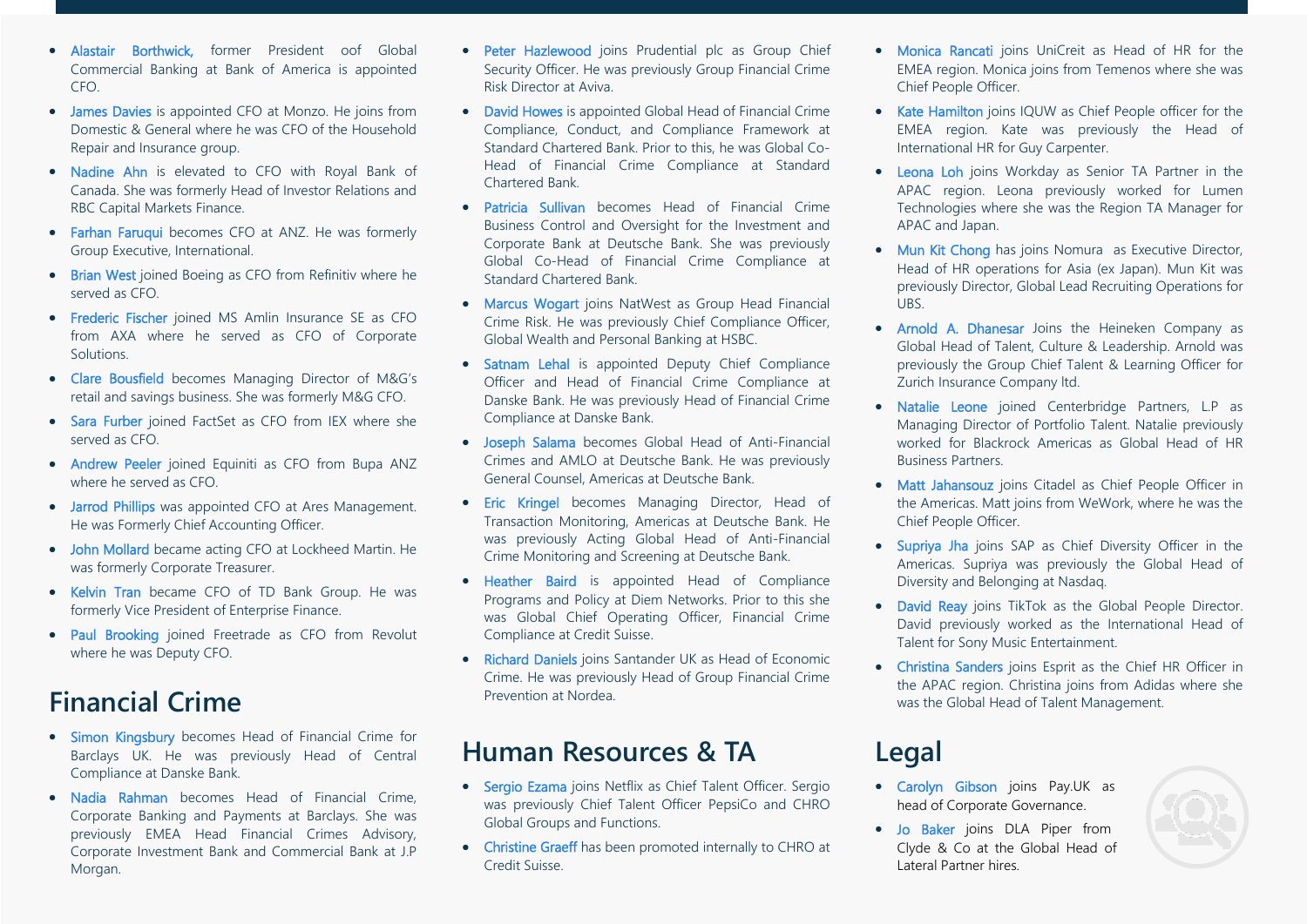- Kate Graham joins Aviva as Director of Governance from PwC where she was a partner.
- Paul McCullagh moved from Barclays where he was EU Company Secretary, moved to Monza as Group Director of Corporate Governance.
- Rachel Thompson becomes General Counsel at Bridgepoint, replacing Charlie Barter.
- Lauren Mogensen becomes Global General Counsel at Bank of America Merrill Lynch, replacing David Leitch. She was previously Global Head of Compliance and Operational Risk.
- Danielle Gray joins Walgreens Boots Alliances at Global Chief Legal Officer from Blue Cross and Blue Shield of North Carolina where she was Chief Legal and Administrative Officer and Corporate Secretary.
- Andy Yoston becomes General Counsel at Vodafone UK, replacing Helen Lamprell.
- Evie Bruce is appointed as Group General Counsel at Macquarie. She will join from King & Wood Mallesons where she is Australian Managing Partner.
- Brent McIntosh joins Citi as General Counsel and Corporate Secretary. He was previously Secretary for International Affairs at the US Department of the Treasury.
- Erik Atkisson joins Eiger BioPharmaceuticals as General Counsel and Chief Compliance Officer from Cytokinetics where he was Chief Compliance Officer, Legal Counsel and Privacy Officer.
- Isabelle Deschamps joins Rio Tinto as Chief Legal Officer from Akzo Nobel where she was General Counsel.
- Eva Sanchez joins GSR as Chief Legal Officer from AQR Capital Management where she was General Counsel and Head of Compliance, International.
- Jennifer Cattier joins SK Capital Partners as General Counsel and Chief Compliance Officer from Neuberger Berman where she was General Counsel, Almanac.
- Lucy Redding joins Mazars in the Midlands as a Corporate Tax Partner, from PwC where she was a Partner.
- Jason Collins joins DLA Piper as a Tax Disputes and Investigations Partner from Pinsent Masons.
- Melissa Kuster joins DLA Piper as a Transfer Pricing Director from EY.
- Shaub Kunwar joins Smith & Williamson as an R&D Tax Partner from KPMG.
- Majid Hussein joins Smith & Williamson as a Private Client Tax Partner from BDO.
- Peita Menon from White & Case to Vinson & Elkins (Corporate Tax Partner).
- Paul McCartney joins Apollo as Head of International Tax from EY where he was an international tax Partner.
- Sainsbury's appoints David Peach as head of tax. Peach joins the company from Fortive Corporation.
- Brit Insurance appoints Aarti Leadbetter, formerly of Lloyd's, as head of tax.
- Josephine Jacobs joins The Olayan Group as European Tax Director from abrdn (Aberdeen Standard Investments).
- Alex Hume joins Arcus Infrastructure Partners as Head of Tax from PwC.
- Jeffery Christmann has been promoted to BNY Mellon's Global Head of Fund Tax Services in New York.
- Martina Sradi appointed as Head of Tax Insurance DACH for Howden M&A, coming from Eversheds, Germany.
- Ece Akser R&D Tax Director, moved from Cooper Parry to BDO.



• Helen Lethaby joins Latham & Watkins from Freshfields Bruckhaus Deringer as a Corporate Tax Partner.